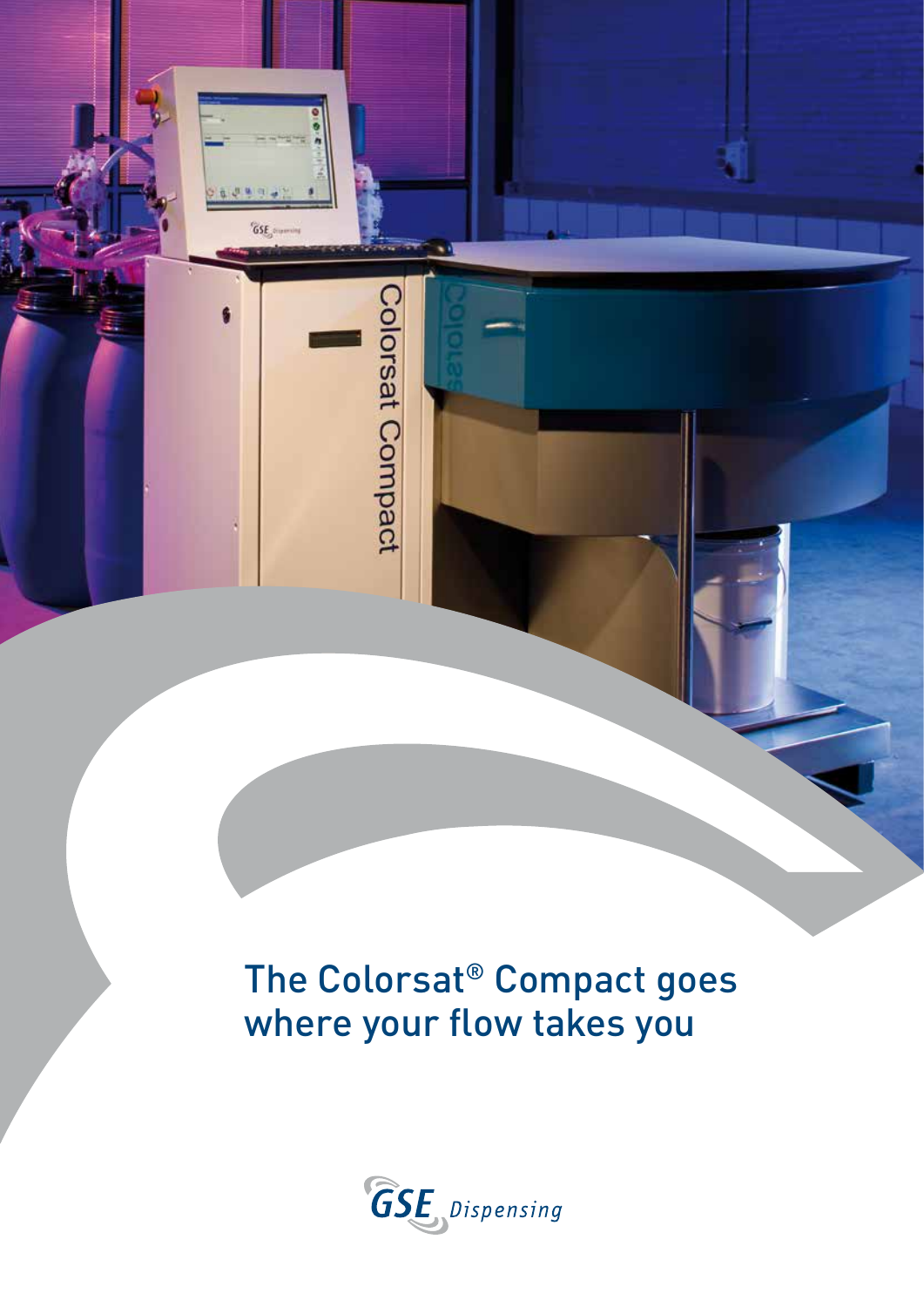## Go with the flow

**The Colorsat® Compact offers a modular, and refreshingly affordable approach to ink management for the paper, board and flexible packaging converter.**

From a standard specification, which gives access to precise, high speed dispensing, the Compact offers a host of optional extra functionalities, so you can upgrade the system as your business grows. The system accommodates any number of ink barrels and/or containers up to 32. A range of optional software modules offers extra timesaving benefits. Overall, you have the freedom to choose the specification, tailored to your budget, production runs and market conditions.

Whatever specification you choose, the Compact includes a host of new features that make it easier to handle, maintain and clean.

## Fast installation

We are committed to helping you reach full productivity in as short a time as possible. That's why we make our systems so easy to install. The Compact features a modular flexible tray design for pumps



Modular, flexible tray for pumps and hoses

and hoses, improved drum connections and a software configuration wizard. With a trained GSE engineer to set your system up and provide full training, your Compact is fully operational in just three days.

#### Simple operation

Built on GSE's proven ink dispensing technology, the Compact gives you ultimate reliability, speed and accuracy. Excellent flow dynamics mean a four-colour recipe is ready in just two-and-a-half minutes, making it the fastest machine on the market. The sliding weighing tray allows easy placing, filling and removing of ink buckets. And with minimal manual input required, running the system could not be more straightforward.

#### Easy to clean and maintain

The Compact is easy to clean, helping reduce downtime and minimise the chance of disrupted ink flow. Handy features include a combined wet and dry cleaning unit and a stainless steel dispense area. With a minimum of moving parts and easy access to key components, maintaining the Compact could not be simpler. A connection for remote access links your system with our helpdesk, for quick analysis of the system's database and machine status. With GSE's technical support to provide constant back up and know-how, your ink logistics are always in safe hands.

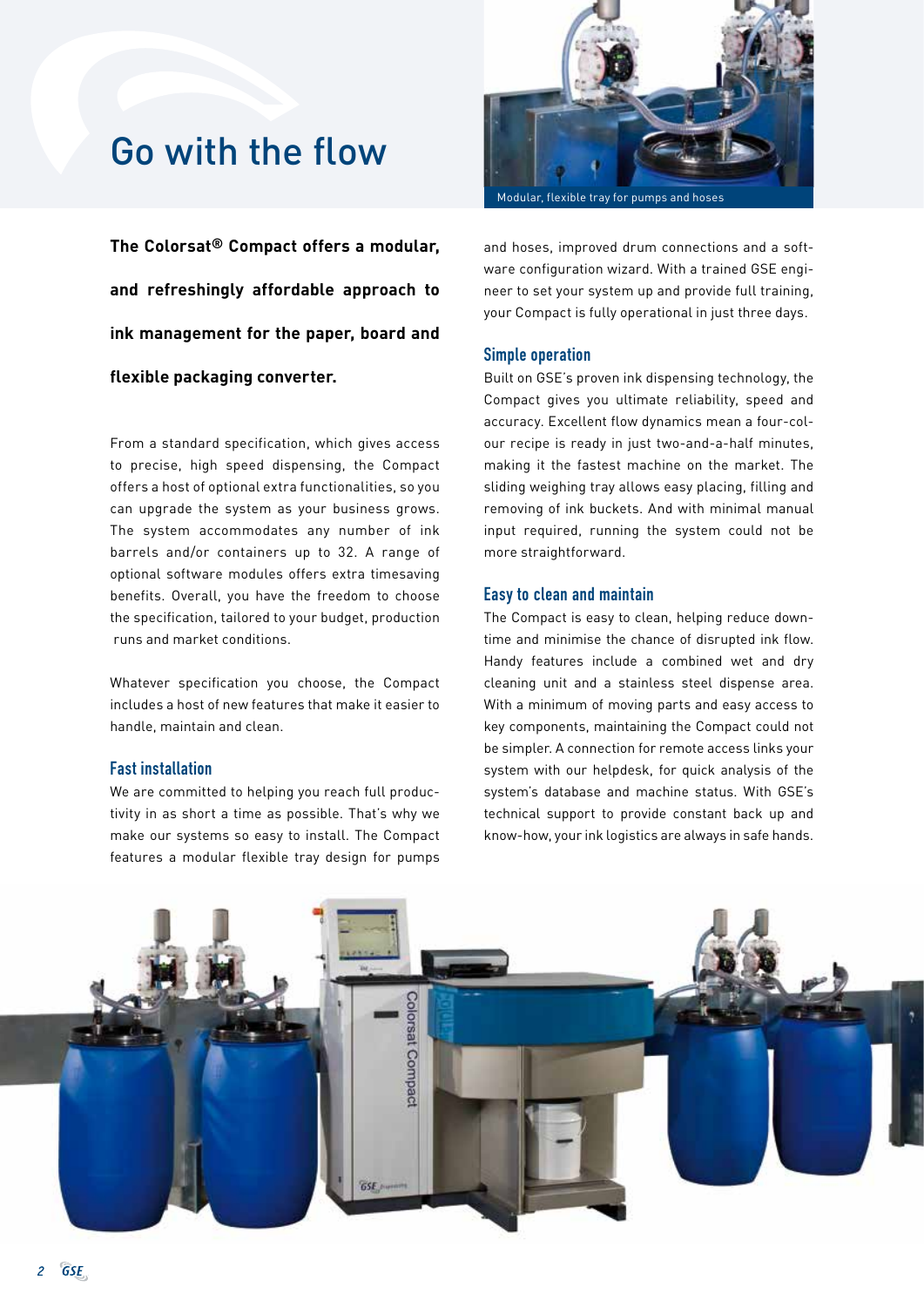

## Total control at your fingertips

All GSE systems are powered by GSE Ink manager software. This best-in-class software package gives you the control and information required to run "lean and smart" ink and printing operations. GSE Ink manager comes with a host of functionalities in the basic package. Upgrading the system with extra GSE software modules offers extra benefits. GSE Return ink management, for instance, calculates wherever possible, surplus ink formulations from previous jobs ('press-returns') into new recipes – a complex task when recipes are prepared manually. It also saves the need to manually update ink returnstocks. From order management and traceability to ERP integration, you can put together exactly the software that best matches your needs.

## Specification

The Colorsat Compact is designed for fully automated and computerised dispensing of production batches of up to 25 kg (~ 55 lbs) gross. Two models are available for either solvent-based or waterbased inks. Each model is also available as a high version for dispensing larger production batches (up to 600 kg / ~1300 lbs).

#### **General technical data**

- Max 34 components (32 ink components and 2 on/ off valves for water or solvents)
- Diaphragm pumps with smooth flow pulsation dampers
- Nett 25 kg (~ 55 lbs) scale with 1 gram (0.002 lbs) readability
- Stainless steel scale slide unit
- Stainless steel 18/5 dispensing valves with recirculation
- Combined wet and dry automatic valve cleaning
- Modular pump frame and hose tray
- Modular dispense control console including LED colour screen, PC, keyboard and mouse
- Connection for remote access
- GSE Ink manager software





#### **Hardware options**

- Additional ink or varnish component for an open-top storage drum of 200 litres (50 Gallons)
- Additional on/off valve for water or solvent
- Additional in-line filter unit
- Container connection for 1.000 litres (250 Gallons) IBC
- Basic spare parts
- Agitator for base component
- 1" membrane pump (for high viscosity)
- Toluene / MEK resistance
- Solvent vapour extraction
- Conveyor system (manual, automatic)
- Colormix® blender (hand-held, manual, automatic, semi-automatic)
- Barcode package (barcode scanner and thermal printer)
- Additional work station
- Connection with a colour formulation system
- UPS (Uninterruptible Power Supply)

#### **Software and service options**

- GSE Return ink management
- GSE Order management
- GSE Traceability
- GSE Article management
- GSE Advanced logistics
- GSE Advanced reporting
- GSE Mobile operations
- GSE Colour connect
- GSE MIS connect
- Remote support contract
- Support and service contract